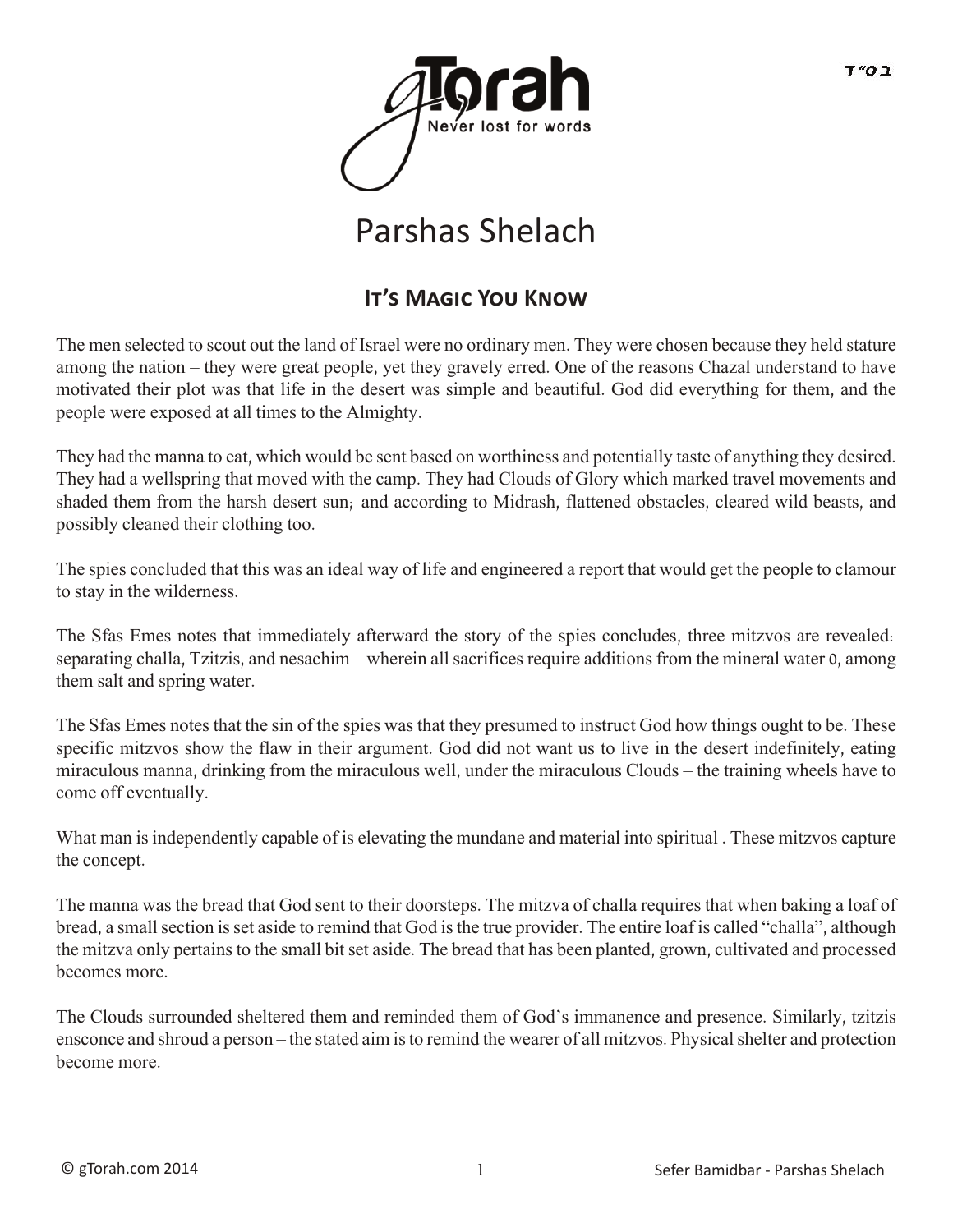The wellspring that followed them around was how they drank. Similarly, the nesachim of minerals and spring water accompanied every sacrifice. The literal translation of Korban is to draw close – things mundane as minerals become more.

God does not want to give things to us for free, as this makes them cheap. The spies presumed to know that a life devoid of physicality was perfect, but these mitzvos serve indicate otherwise.

Mankind has the potential to elevate everything into something spiritual – with just a little direction.

#### **Face Value**

Every day in Shema, the section of tzitzis is read:

You will – והיה לכם, לציצת, וּראיתם אֹתוֹ וּזכרתּם את-כּל-מִצוֹת ה', ועשִׂיתם אֹתם ; ולא-תתוּרוּ אחרי לבבכם, ואחרי עיניכם wear these tzitzis. When you see them, you will be reminded of all God's commands; and you'll do them – and you won't stray after your hearts and eyes. (15:39)

Beyond the obvious implication of not dwelling on inappropriate sights, the Sfas Emes notes that this mitzva is mentioned soon after the tragic incident of the spies. The juxtaposition charges us to not make that generations' mistake – ולא -תתורו אחרי לבבכם, ואחרי עיניכם) – where eyes and hearts literally "scout", leading astray.

The Sfas Emes analyses their error.

What if their worst fears had been confirmed, and they indeed faced a barren land, inhabited by hordes of strong, ruthless, well armed, well trained men? Would Hashem's assurances and promises have meant less than if they had no knowledge of the matter?

Certainly not. The scouting changed things from their perspective – but God certainly knew what lay ahead. This is לך שלח – for yourselves.

Taking things as they appear is a character flaw that is caused by a deficiency in faith and trust. If they had truly believed and trusted Hashem, the episode could not have taken place. They'd never have sent scouts in the first place. This why the very next following words are לְמַעַן תִּזְכְּרוּ, וַעֲשִׂיתֵם אֱת-כָּל-מִצְוֹתֵי - not "remind yourself" so much as "never forget" – by internalisation.

Ttitzis are said to protect a person. Perhaps by indicating that there is so much more than meets the eye – including the wearer!

A part of the tzitzis requirement is to have a thread of techeiles, a shade of blue-violet. Parenthetically, there is a lot of debate about the source of the correct type of techeiles. To illustrate the gravity of the mitzva, one opinion states that tzitzis without techeiles are not tzitzis at all!

Rav Hirsch notes that the spectrum discernible to our eye ends with the blue-violet ray – the same shade as techeiles; but additional magnitudes of light radiate unseen beyond the visible spectrum. Likewise, the blue sky is the end of the earth visible to us. Perhaps then, techeiles is the bridge that leads from the visible, physical sphere into the unseen sphere beyond. This again underlines the spies error.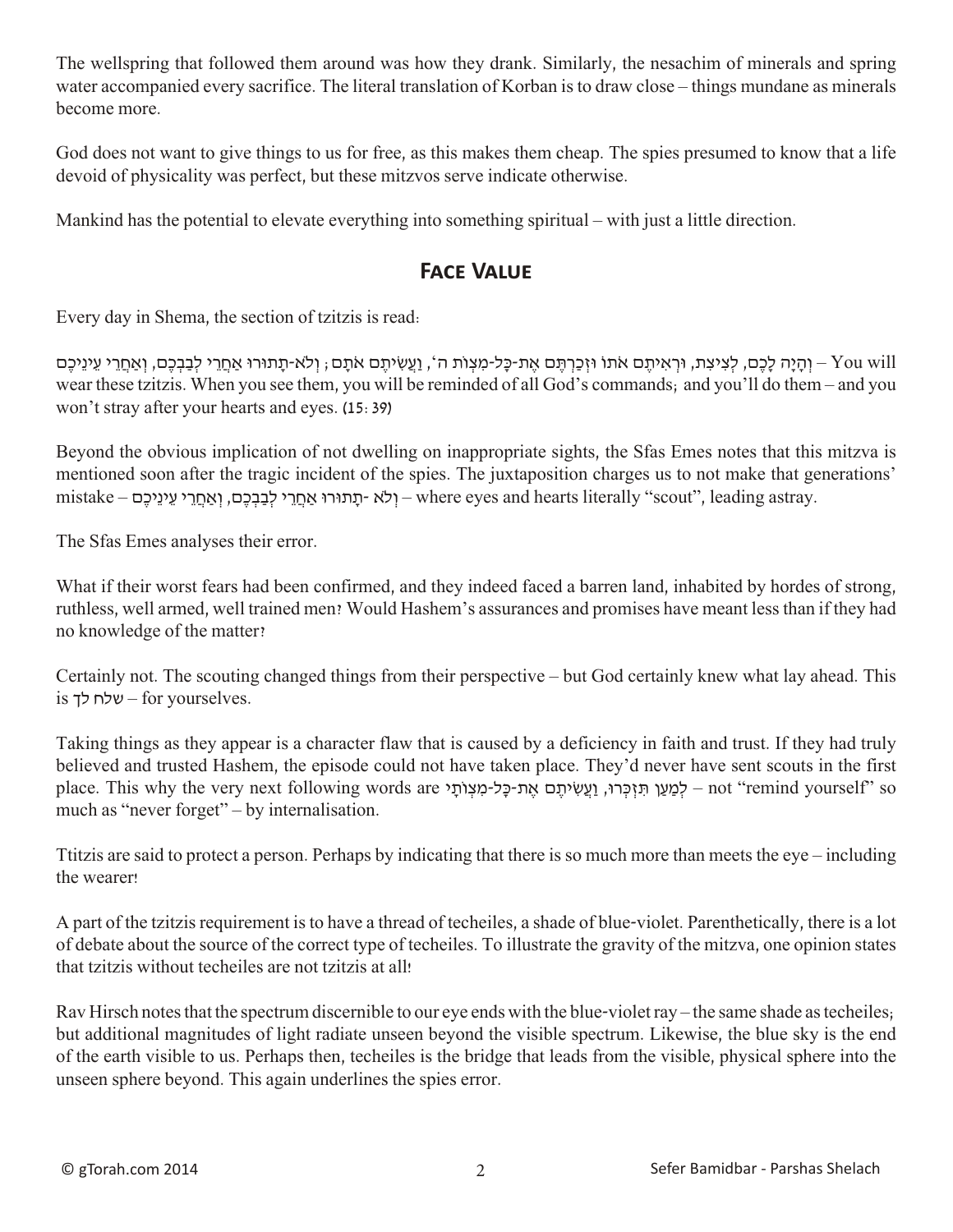Man's goal is not to strive for spirituality to the exclusion of the physical, but rather to use the physical drives as tools for human growth – note how the thread of techeiles on the tzitzis is the thread wound around the white threads to make a cord of tzitzis. This reflects the duty of the Jew to unite and elevate all available forces and tools to God's service.

The techeiles on tzitzis is the mini uniform reflecting the calling of the Jew  $-$  it should be no surprise that it is the standard colour of the Beis HaMikdash and Kohen Gadol's clothing.

The entire mitzva of tzitzis screams out that the spies could not have been more wrong. It's not what you look at that matters; but what you see. Through tzitzis, we are entreated to think bigger and become more.

#### **Attention to Attitude**

When Ahron is instructed to light the Menora, we find that the Torah emphasises something seemingly out of place:

ּדַּבֵר, אֶל-אַהֲרֹן, וְאַמַרְתָּ, אֶלֶיו : בְּהַעֲלֹתְךָּ, אֶת-הַנֵּרֹת, אֶל-מוּל פְּנֵי הַמְּווֹרָה, יַאֲירוּ שִׁבְעַת הַנֵּרוֹת. וַיַּעֲשׂ כֵּן, אֲהֵרֹן–אֱל-מוּל פְּנֵי הַמְּווֹרָה, הַעֱלָה נֵרֹתֵיהָ: כַּאֲשֶׁר צִוָּה יְהוָה, אֵת-מֹשֵׁה – Speak to Ahron, and say to him; "When you rise to kindle the lights on the Menora, light seven,". And Ahron did so; he lit the candles on the Menora, just as Hashem had commanded Moshe. (8:2-3)

Rashi notes that  $\gamma$ ! וַיַּעֲשׂ כֵּן – that the person commanded did as directed, is not regularly found in the Torah; it is assumed that when God speaks to you, you do as told. Rashi explains that it appears here to praise Ahron. The Sfas Emes takes the praise to mean that Ahron was meticulous to light the Menora every day himself, when in fact, it could have been done by any member of his family. That is to say, he retained the initial enthusiasm for the job his entire life – וַ $\frac{1}{2}$  as though that were the day he was instructed.

Later, we find this lesson lost:

ויסעו מהר ה' דרך שלשת ימים-They travelled from the mountain of God a three-day journey. (10: 33)

The Gemara in Shabbos teaches that this alludes to the Jews straying from their closeness to Hashem. They literally left where God was. Rashi notes that it was their departure from Sinai that cultivated their craving for meat – the manna was not enough. The Ramban compares their attitude to leaving Sinai to a child running out of school. They left Sinai – the place where they were exposed to God and the Torah – in excitement that the "class" was over.

The Chasam Sofer explains that had they not thrown off the yolk of Torah and fled like a child running from school, they never would have developed their infamous craving for meat. The Mishna in Avos says: "Whoever throws off the yoke of Torah, they place the yoke of drech eretz upon him,". There is a fixed amount of input that must be channeled one way or another. Derech eretz here refers to physical desires.

This catalysed an unfortunate chain of events. The Jews were supposed to go straight from receiving the Torah into Eretz Yisrael. Yet, because of the attitude with which they left Mount Sinai, they developed their craving for meat. Because of their craving for meat, they were delayed for 30 days while many were lost to plague. This delay allowed the opportunity for Miriam to slander Moshe, causing a further delay of seven days while waiting for her purification. The episode of the spies followed, deduced from the juxtaposition of the episodes of Miriam next to the episode of the spies; due to which the fate of that generation was sealed. They were to die out over the course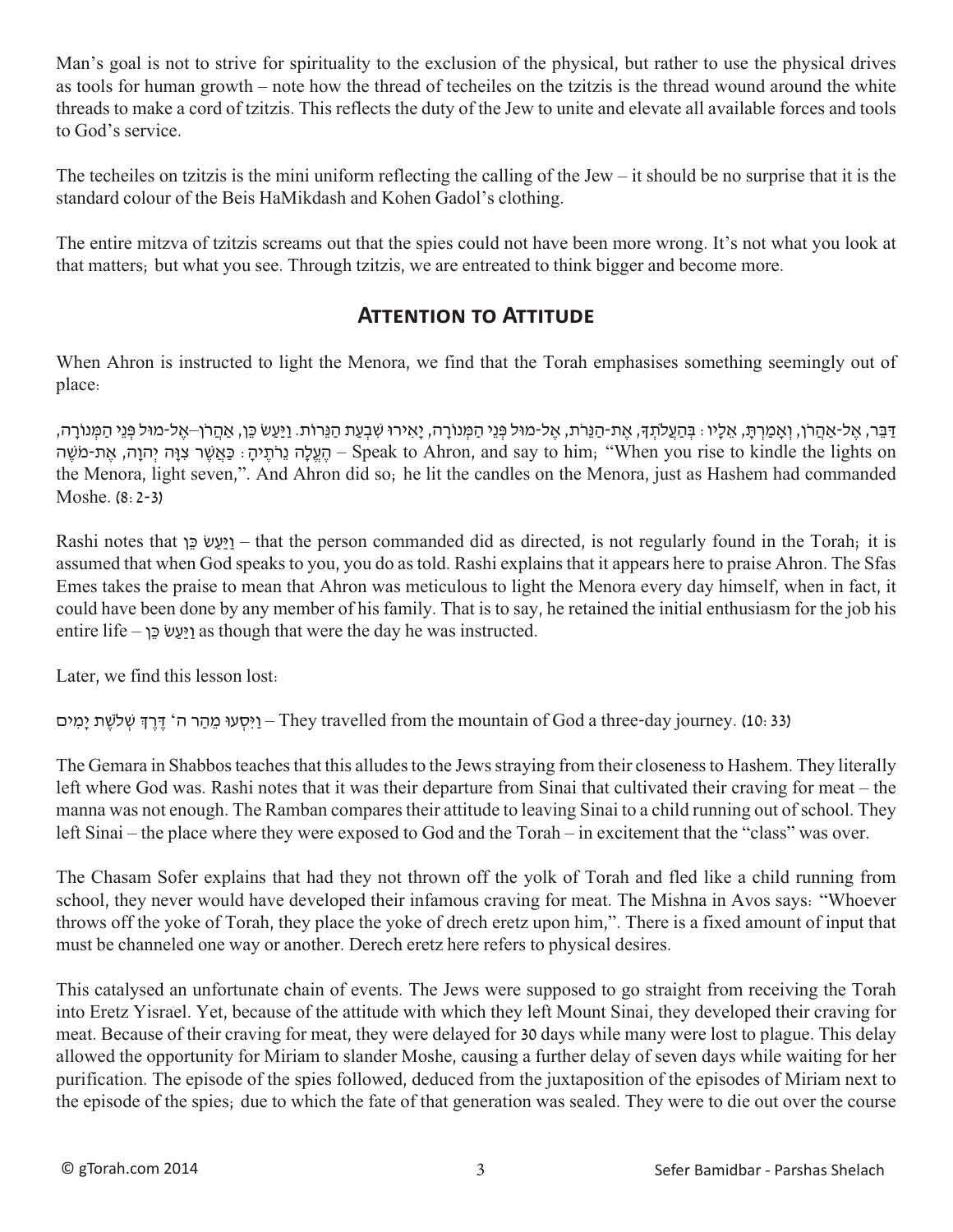of the next 40 years, never to reach Eretz Yisrael.

It was during that time that Moshe Rabbeinu himself was denied the opportunity to enter Eretz Yisrael because of the incident wherein he struck the rock. Had Moshe Rabbeinu entered Eretz Yisrael, there never would have been a destruction of the Holy Temple, and the ensuing exile. History would have been drastically different.

What emerges is that Judaism is not exclusively about learning Torah and doing mitzvos, regardless of one's intentions and attitude. Chovos halevavos, duties of the heart and spirit, are critical. It is because of poor attitude to how we relate to Torah and mitzvos that we find ourselves in galus to this day.

#### **Matza: Poverty or Liberty?**

There is a dichotomy regarding the Matza on Pesach. Is it poor man's bread, indicative of slavery; or is it because of the redemption, that they were freed before they had time to prepare bread?

The Sfas Emes explains that we cannot celebrate being freed from Egypt on it's own; we must celebrate the fact we were enslaved as well. If we were capable of being a nation that could serve Hashem in freedom initially, we need not have been enslaved, and if we could serve Hashem in slavery, we weren't in need of rescue. So being enslaved in Egypt was a key part of the process through which we became Hashem's people. What transition took place in Egypt that created a nation capable of serving God?

The Sfas Emes goes on to explain that by being in crushing slavery, the people were far beyond their comfort zones, and pushed way past the extremes of what they thought they were capable of. This was a life lesson to the people that the arrogance and ego of man could be removed, and a person could devote his entire being to something. This was a key stage in becoming Hashem's servants – the people knew what it meant to give their all; which would not have been the same thing without the ravages of slavery.

The Sfas Emes explains that this is what all evils and adversity in life are for – they educate us about our limits, and more than that, they show us the opposite extremes to which we can aspire, attain and transcend. This is the only purpose they serve, just like Egypt. If they weren't there to help us become closer to Hashem, they would have no function, and therefore would not exist. This was the only way in people could have accepted Hashem as their King entirely; in the same way they had been entirely subjugated to Paroh, they could now subjugate themselves entirely to Hashem.

This was the critical moment the Jews were born as a nation. As we say in Shema every day: אתכם הוצאתי אשר לאלוקים לכם להיות מצרים מארץ" – That I took you out of Egypt to be for you a God" (Bamidbar 15:41). The causation is clear – we had to have been in Egypt before, in order to be taken out, to become everything we were meant to be. Being God's people hinges on the need to have subdued arrogance and ego.

This is what מראשיתו הדבר אחרית טוב means – "the end is better than the beginning" (Koheles 7:8). It was far from pleasant to be in Egypt, but what followed was receiving the Torah. The Sfas Emes tells us that our celebration of leaving Egypt must hinge around the fact that we became better once we left – we accepted Hashem as our King and our God, and we received the Torah. The first thing we did on being freed was for Hashem – this is why there is a concept of firsts going to Hashem, for example the korban Omer (and Pidyon haBen, bikkurim etc). This is what is so vital on Seder night, to relive the Exodus from Egypt. It is when we became God's people.

The Sfas Emes answers that this is why Matza correlates to both slavery as well as freedom – it is devoid of the ego,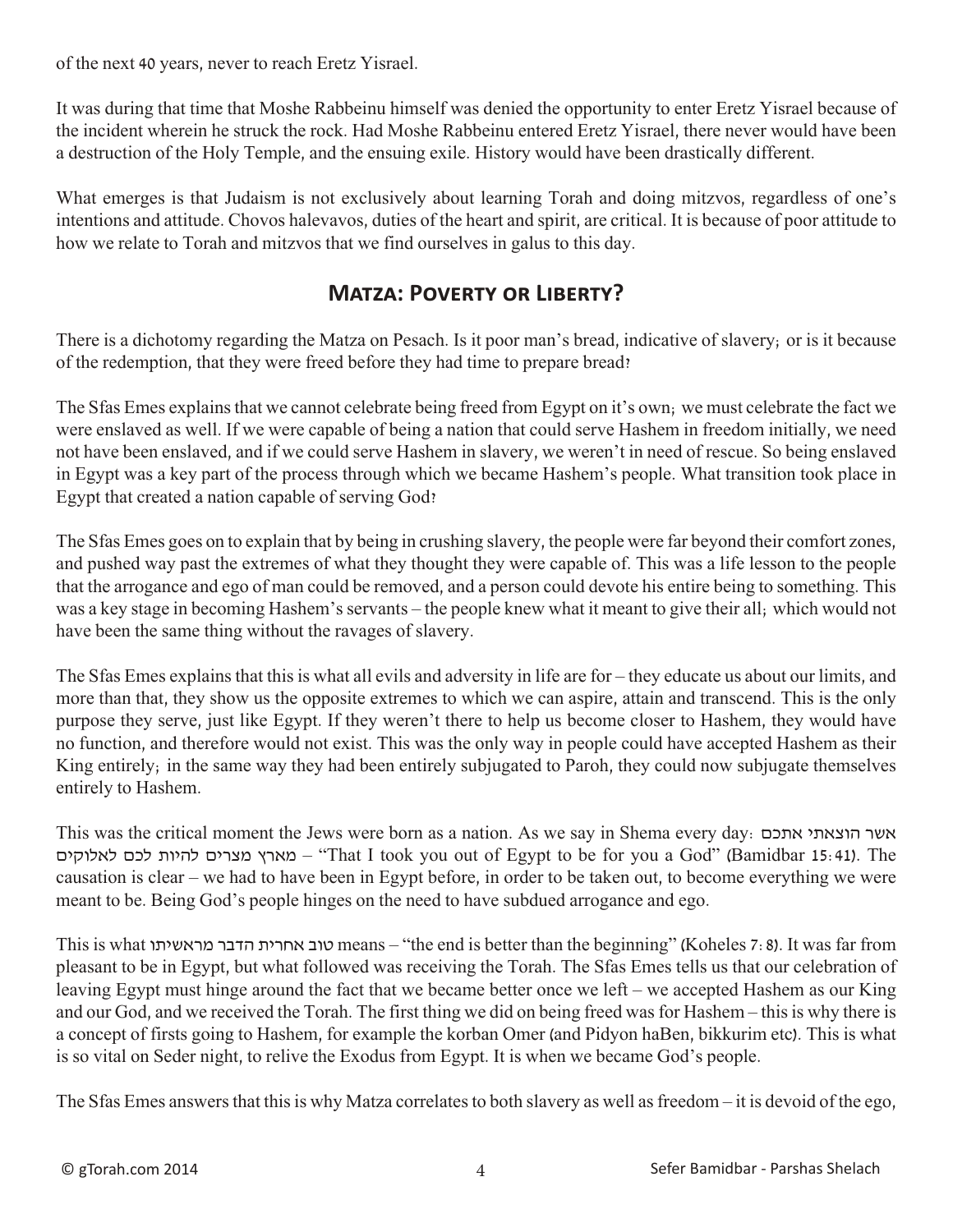exemplified by chametz, yet it also correlates to the freedom – the process of freedom started when we were slaves. It is how we became truly free to serve Hashem. Our freedom stems from having not been free once.

#### **Dumbstruck**

When introducing the story of Miriam, Rashi notes that it is juxtaposed with the story of the spies speaking ill of the land because the spies saw what had happened to Miriam, yet failed to learn a lesson about evil speech.

The association is bizarre, and very problematic as a source for the lesson of not speaking negatively. Miriam spoke out against a human being – and the greatest to walk this earth to boot. Why would they apply the lesson to insentient, inanimate land?

The Rambam teaches that the greater a person is, the greater exercise of humility required. The character appraisal the Torah gives of Moshe is emphatic:

האדמה פני על אשר אדם מכל מאד עניו משה והאיש – Moshe was more humble than any person on the face of the earth.

This may seem a little bit hyperbolic – but actually, indicates his level of humility – he made himself impervious to personal sensitivity – like the ground.

The lesson they could have taken on is suddenly not bizarre at all. They ought to have taken heed that Miriam spoke ill of someone who was totally detached, and genuinely did not care – not only did he completely forgive her, he immediately prayed for her recovery. This being the case, we are able to grasp the juxtaposition of the two events.

There is a phenomenally difficult, but very important lesson about sensitivity in speech here. In both cases, the error in speech was much more subtle than a straightforward, nasty piece of gossip. Yet Tisha B'Av and all tragedies in Jewish history have since ensued as a consequence.

That the level required here is beyond us may be a valid observation, but think of the reverse; what with how powerful our speech clearly is, what could be achieved with dedication and perseverance?

#### **Personal Agendas**

The spies returned from their expedition on the 9th of Av, culminating in what became the crucible and precursor of Jewish tragedy. The Gemara in Taanis teaches that when the Jews began to cry at the "reports" of what they were heading towards, Hashem pledged that the calendar date would be designated for genuine reasons to cry, for all generations.

Moshe sensed that they would plot some kind of scheme – evidenced by the foresight to change his disciple's name and pray for him:

אֵ לֶּתוֹת הָאֲנָשִׁים אֲשֶׁר שָׁלַח מֹשֵׁה לָתוֹר אֶת הָאָרֶץ וַיִּקְרָא מֹשֶׁה לְהוֹשֵׁעַ בִן נוּן יְהוֹשָׁעַ – These are the names of the men Moshe sent to scout the Land. Moshe called Hoshea, son of Nun, "Yehoshua". (13:16)

The people who were sent were not the average rank and file; they were leaders of their respective Tribes – senior members in the camp. The Zohar says that what motivated them to exaggerate was the fear of losing their positions and office on entry into Israel. The perceived threat distorted their perception of Israel, and everything they saw